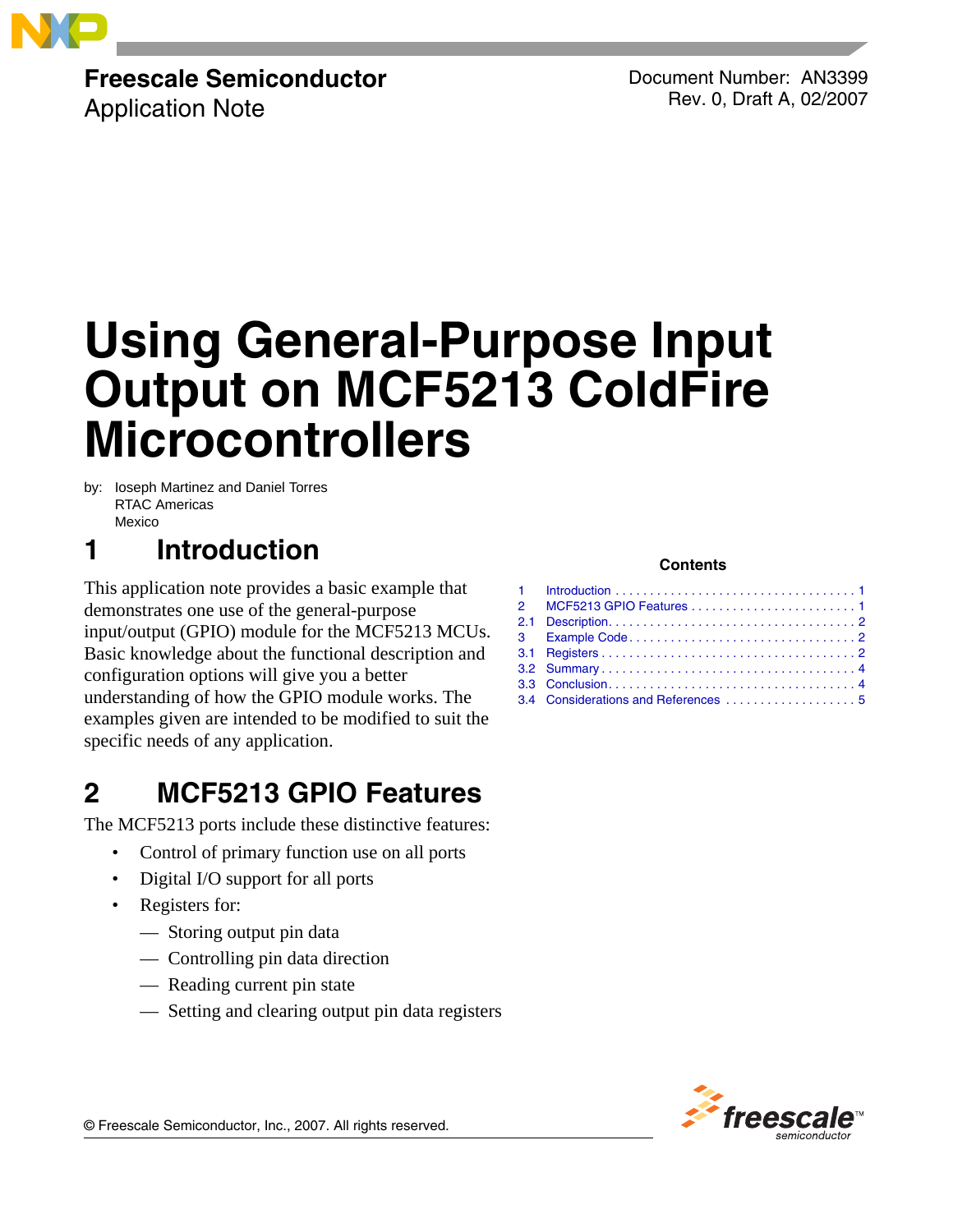

```
Example Code
```
## <span id="page-1-0"></span>**2.1 Description**

The MCF5213 MCU has 11 GPIO ports with respective configuration registers. The MCF5213 ports may also be used as GPIO. These ports are organized in groups of eight bits; some ports do not use all eight bits. The GPIO module configures the pins for reading, writing, clearing, setting, direction of data, and selection of slew rates and drive strength.

## <span id="page-1-1"></span>**3 Example Code**

The example code was developed using the MCF5213 evaluation board (EVB). This code uses the four LEDs from the EVB that are located on port C. These pins are used as outputs. The SW1 and SW2 push buttons are also used to test the functionality of the inputs.

The code configures the registers, allowing the use of the GPIO module. When this is done, the code starts to poll SW1 and SW2. If SW1 is pushed, it lights the four LEDs from the EVB. If SW2 is pushed, it performs a shift to the left of the value 0001b until it reaches the fourth LED and starts again.

## <span id="page-1-2"></span>**3.1 Registers**

[In the ports where not all of the eight bits are usable, writing to the non-usable bits has no effect. Refer to](http://www.freescale.com)  the MCF5213 ColdFire Integrated Microcontroller Reference Manual for more information.

## **3.1.1 Port Output Data Registers (PORTn)**

These registers store the data to be driven out when they are configured as outputs. The next lines of code show how to write to the PORTn register.

```
/* Writing via Portn */
MCF_GPIO_PORTTC = (unsigned char)counter;
```
## **3.1.2 Port Data Direction Registers (DDRn)**

These registers control the direction of the data when the port is configured as GPIO. Setting DDRn will configure it as output; clearing it will do the opposite. The next lines of code show how to configure the data direction of the selected ports.

```
/* DATA DIRECTION configuration */
/* PORTTC data direction as output PORTTC (3, 2, 1, 0) = 1; */
MCF_GPIO_DDRTC = 0
     | MCF_GPIO_DDRTC_DDRTC3
     | MCF_GPIO_DDRTC_DDRTC2
     | MCF_GPIO_DDRTC_DDRTC1
    | MCF_GPIO_DDRTC_DDRTC0;
/* IRQ4 IRQ5 data direction configured as inputs */ 
/* this operation avoids changing the former values of the other pins in PORTNQ */
MCF_GPIO_DDRNQ = MCF_GPIO_DDRNQ
    & ~MCF_GPIO_DDRNQ_DDRNQ4
     & ~MCF_GPIO_DDRNQ_DDRNQ5;
```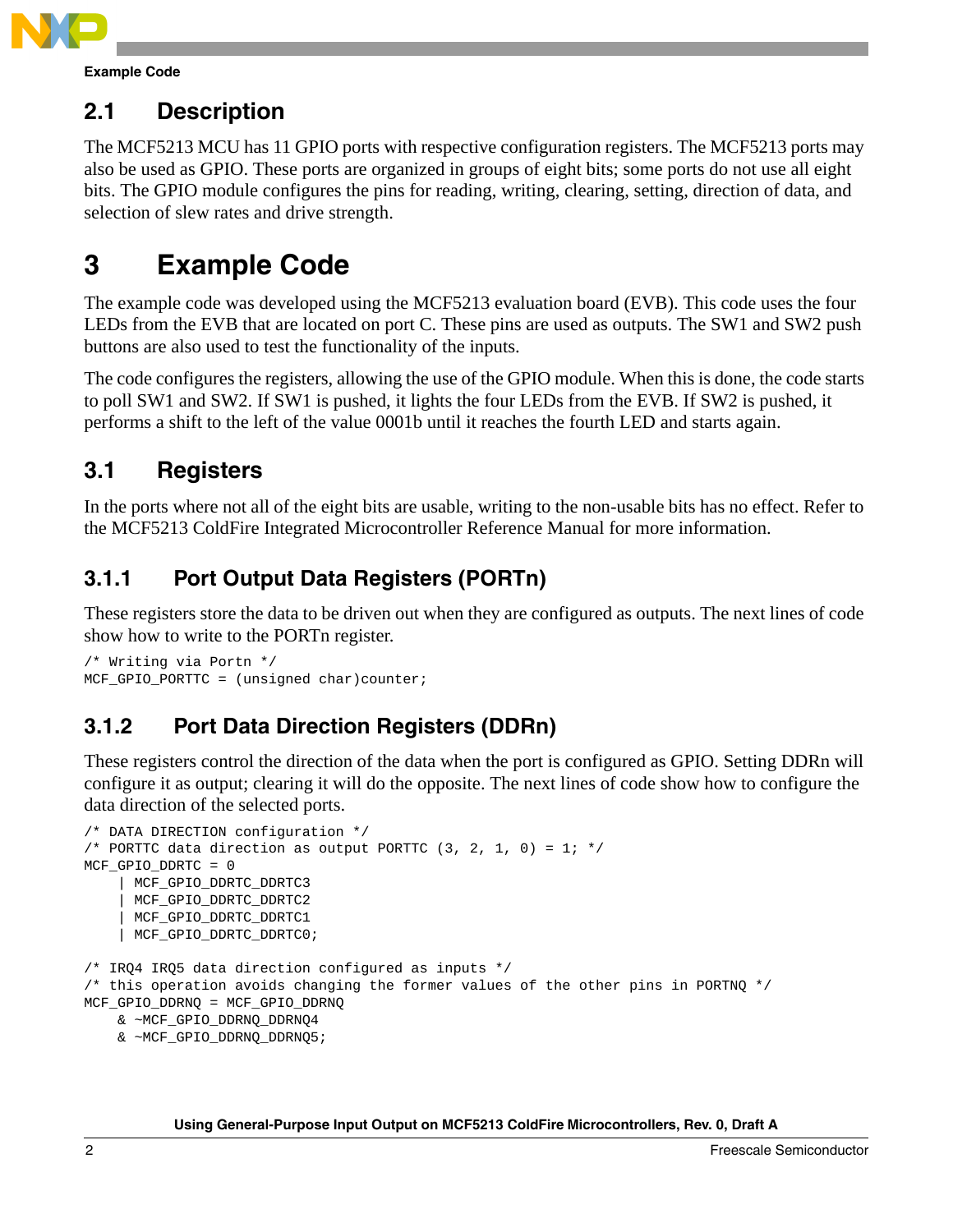

### **3.1.3 Port Pin Data/Set Data Registers (PORTnP/SETn)**

The PORTnP/SETn registers have two functions. When reading the current data in the port and setting bits in the port, clearing has no effect. They are used when some bits must be set. (Only one instruction is needed.) Below is the code for reading and setting PORTnP/SETn.

```
/* Reading value from PORTnP */
unsigned char portValue;
…
portValue = MCF_GPIO_SETNQ;
/* Setting port from SETn */
MCF_GPIO_SETTC = 0
     | MCF_GPIO_SETTC_SETTC0
     | MCF_GPIO_SETTC_SETTC1
     | MCF_GPIO_SETTC_SETTC2
     | MCF_GPIO_SETTC_SETTC3;
```
## **3.1.4 Port Clear Output Data Registers (CLRn)**

Writing 0s to a CLRn register clears the corresponding bits in the PORTn register. Writing 1s has no effect. Reading from the CLRn register returns 0s. It is used when some bits must be cleared. (Only one instruction is needed.) Below is the code for using the CLRn register.

```
/* Clear all 4 leds of PORTTC via CLRn (if no SW is pushed) */ 
MCF_GPIO_CLRTC = (unsigned char)255
     & ~MCF_GPIO_CLRTC_CLRTC0
     & ~MCF_GPIO_CLRTC_CLRTC1
     & ~MCF_GPIO_CLRTC_CLRTC2
     & ~MCF_GPIO_CLRTC_CLRTC3;
```
## **3.1.5 Pin Assignment Registers**

There are three kinds of these registers: dual function, quad function, and one for the NQ assignment register.

By writing 0s to dual function pin assignment registers will assign them to GPIO function. Writing 1s will assign them to their primary function. All bits are cleared to 0s at reset.

The quad function pin assignment registers allow each pin controlled by each register bit to be configured among the GPIO function, primary function, alternate 1 function, and the alternate 2 function. In this case, each pin requires two bits for function assignment. Table 1 shows the double pin assignment for the quad function registers.

| <b>Bit Value</b> | <b>Pin Assignment</b> |
|------------------|-----------------------|
| ΩO               | <b>GPIO</b> function  |
| 01               | Primary function      |
| 10               | Alternate 1 function  |
| 11               | Alternate 2 function  |

**Table 1. Double Bit Pin Assignment Register Bit**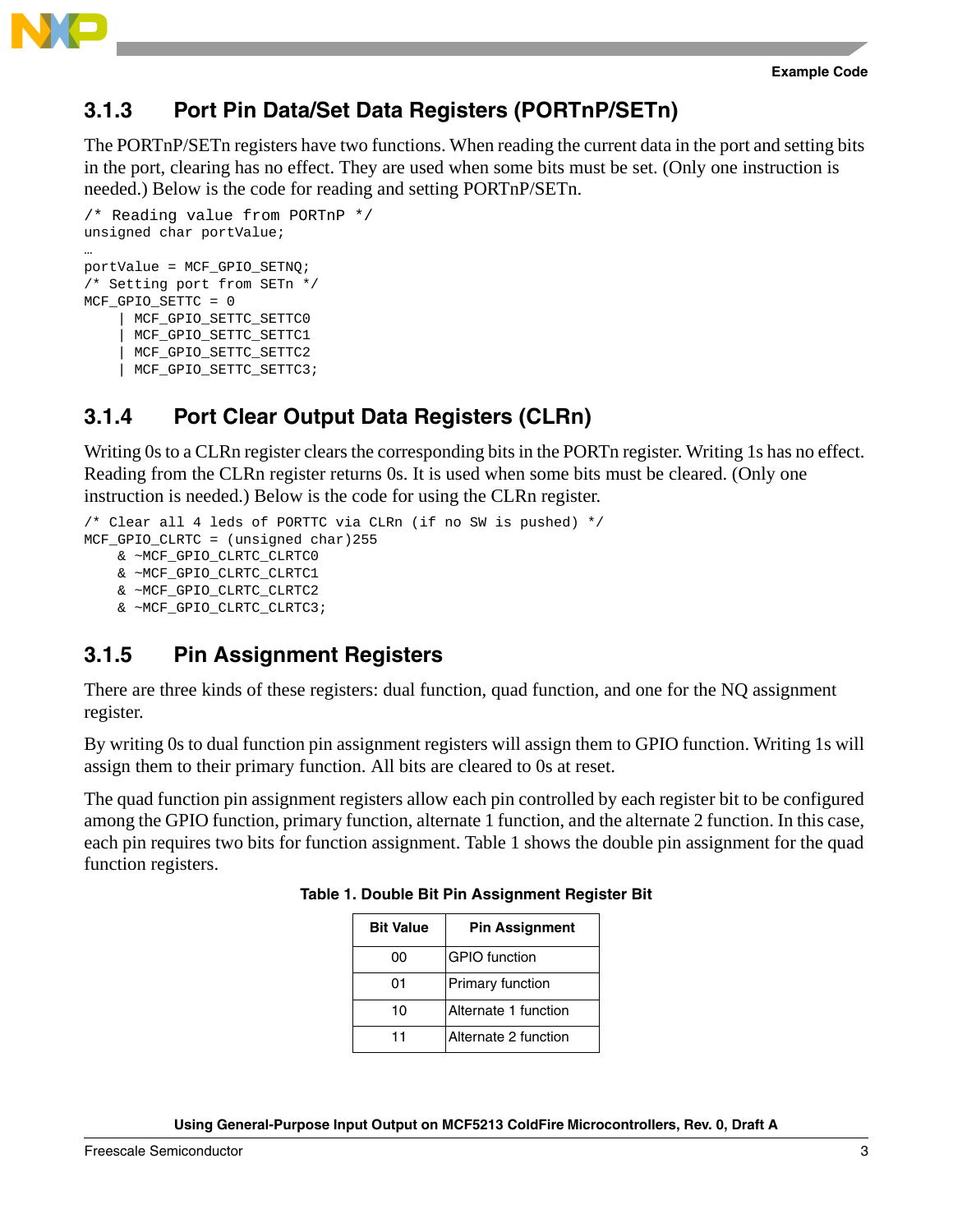

#### **Example Code**

```
/* PORTC pins (leds in 5213EVB) Quad function*/
MCF_GPIO_PTCPAR = 0 
     | MCF_GPIO_PTCPAR_TIN3_GPIO 
     | MCF_GPIO_PTCPAR_TIN2_GPIO
     | MCF_GPIO_PTCPAR_TIN1_GPIO
     | MCF_GPIO_PTCPAR_TIN0_GPIO;
```
The port NQ pin assignment register contains both quad function (for IRQ1) and dual function pin assignment controls. Refer to the previous two sections for the encodings for the different fields.

```
/* IRQ4 IRQ5 pins (SW1 SW2 on 5213EVB) */ 
MCF GPIO PNOPAR = 0
     | MCF_GPIO_PNQPAR_IRQ4_GPIO
     | MCF_GPIO_PNQPAR_IRQ5_GPIO;
```
### **3.1.6 Pad Control Registers**

The pin slew rate register is read/write and each bit resets to 0. Setting the register makes the slew rate approximately 10 times slower. Clearing it configures the pin to a fast slew rate. Each bit resets to 0 in single chip mode and to 1 in EzPort/FAST mode.

The pin drive strength register is read/write, and each bit resets to 0 in single chip mode (MCF5213 default) and 1 in EzPort and fast mode. For high drive strength (10 mA) set the register bits; for low drive strength (2 mA) clear the bits in the register. Each bit resets to 0 in single chip mode and to 1 in EzPort/fast mode.

### <span id="page-3-0"></span>**3.2 Summary**

To use the GPIO module, you must:

- Assign the GPIO functionality to the pins
- Set the direction of the data (input or output)
- Depending on the direction of the data, you may use one register or another to input or output data.

## <span id="page-3-1"></span>**3.3 Conclusion**

Before using the GPIO module is important to know first which register to configure. The MCF5213 MCU's ability to switch between a main function and GPIO allows the user to select any module and configure it as a GPIO when needed.

## <span id="page-3-2"></span>**3.4 Considerations and References**

To find the newest software updates and configuration files for the MCF5213 MCU on the Freescale Semiconductor home page, visit www.freescale.com

- MCF5213 Devices Supported: MCF5211, MCF5212, MCF5213.
- M5213EVB Evaluation Board for Freescale MCF5213 MCU Hardware User Manual Doc. Rev. C
- For more information on GPIO module refer to MCF5213 ColdFire Integrated Microcontroller Reference Manual. Rev 1.3
- The GPIODemo was developed with the CodeWarrior development tool for ColdFire® version 6.2 or higher.

#### **Using General-Purpose Input Output on MCF5213 ColdFire Microcontrollers, Rev. 0, Draft A**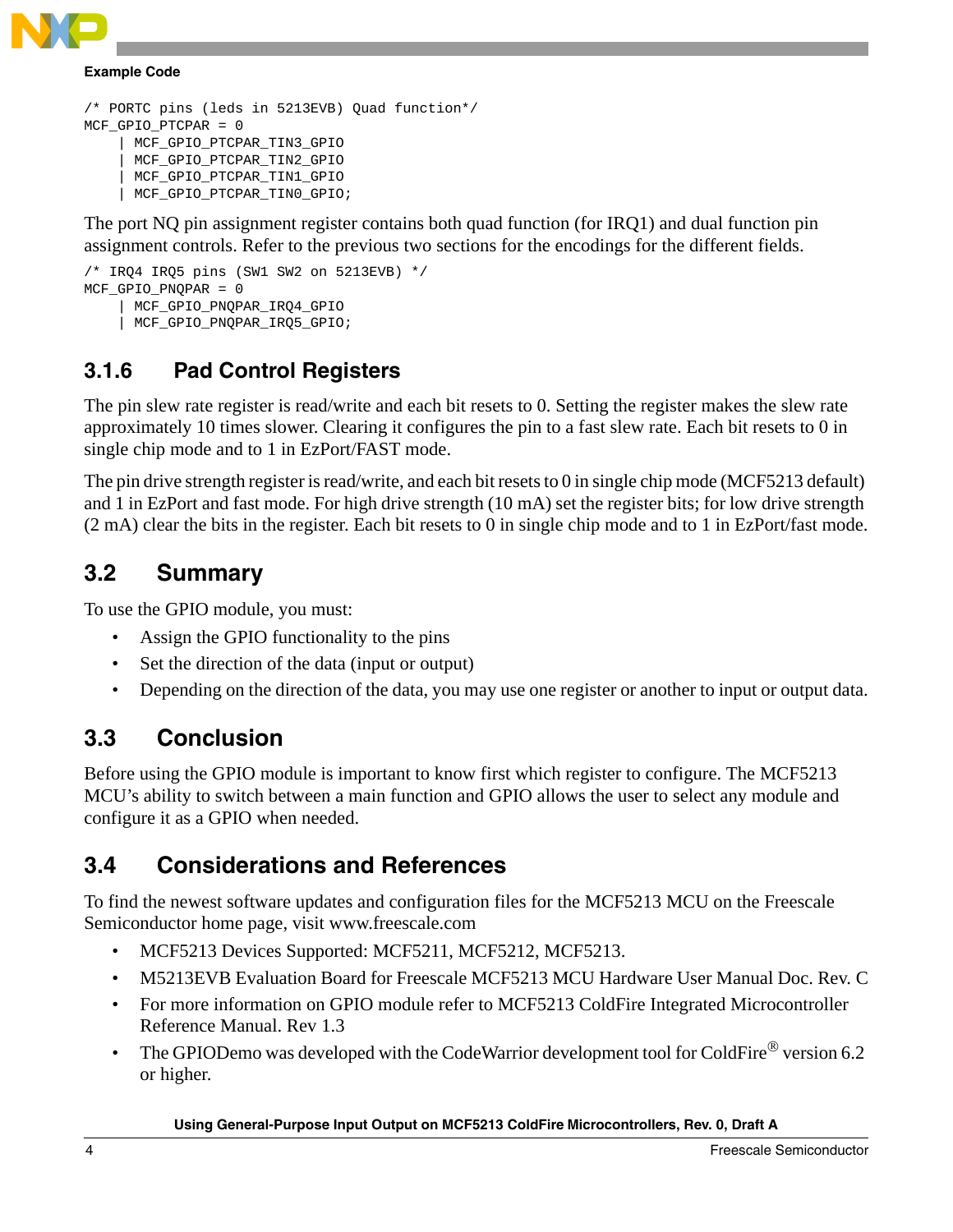

 $\overline{\phantom{a}}$ 

**Example Code**

**Using General-Purpose Input Output on MCF5213 ColdFire Microcontrollers, Rev. 0, Draft A**